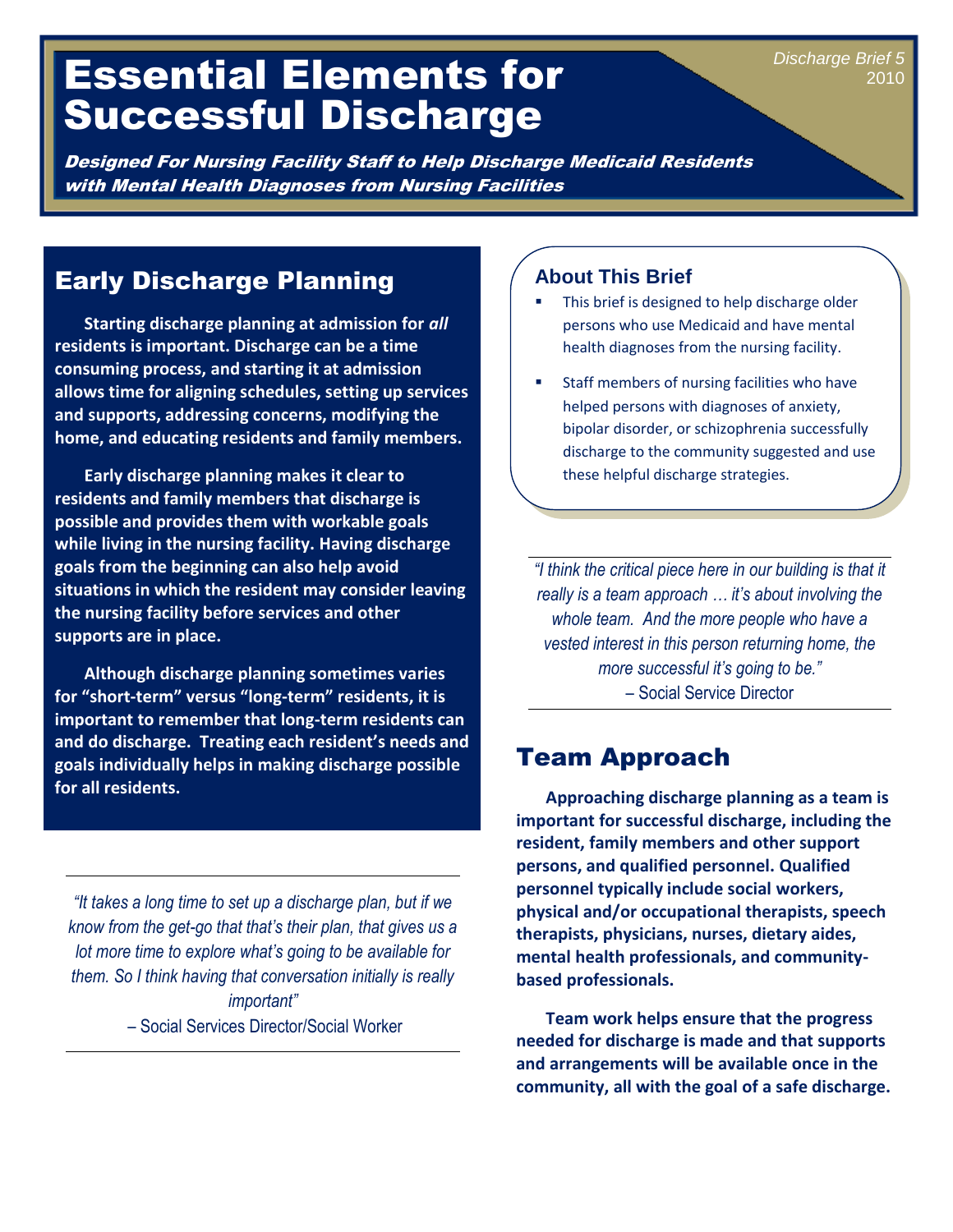#### Team Evaluations of the Home Environment Ī

 **Complete team home evaluations prior to discharge. Ensuring the individual and informal support persons are part of the home evaluation is essential. Home evaluations ensure those helping to discharge the individual have a good understanding of what the resident can do as well as the extent of help they may need once they are in the community environment. Importantly, an evaluation also helps guarantee the safety of the environment for the individual living there.** 

**A thorough home assessment with a physical and occupational therapist and a social worker, in addition to the individual and informal support persons, can prevent falls and other negative events.** 

 **The roles of physical and occupational therapists in the home evaluations are to ensure safety and accessibility and to make recommendations for needed home modifications and medical equipment. Some home modifications may be as simple as removing rugs and rearranging furniture. Other modifications, such as building ramps, installing hand rails, and securing durable medical equipment, require more advance planning.** 

 **Social workers should attend the home evaluations in order to make psychosocial recommendations. This includes assessing family situations and interactions and ensuring that planned support is feasible.**

 **Home evaluations can also help in identifying potential safety concerns related to the home environment, such as hoarding or bug infestations.** 

*"Seeing a resident in their own environment can really give you a different perspective on that resident. People act kind of differently sometimes when they're in a facility, versus when they're in their own environment … [The team] can spend an hour or two at somebody's home making recommendations. And I think we've been really successful with that." –* Social Service Director/Social Worker

*"This (discharge summary form) is something that I developed… I think that a big part of discharge planning is education. Families and residents don't know what services are available to them. They don't know how to get them … So I try to be as concise as possible on this form with the typical things that might be set up when they discharge." –* Social Service Director/Social Worker

#### Comprehensive Discharge Form

 **Having a comprehensive discharge form to give to individuals and families can help ensure a successful discharge for Medicaid residents with mental health diagnoses. Suggestions for discharge forms include:**

- **Tailor discharge forms for use by individuals**   $\bullet$ **and family, have them sign off on the discharge plans, and send copies home with them.**
- **Include the individual's preferences and**   $\bullet$ **ensure self-determination when identifying specific tasks and supports for community living.**
- **Include easy-to-use instructions that avoid**   $\bullet$ **medical jargon for physical and mental health care and safety recommendations.**
- **Include contact information for health providers, mental health providers, home care providers, and other recommended community supports. Also include emergency contact information.**
- **Include information on meeting the diversity**   $\bullet$ **of health, safety, and psychosocial needs, which could include home health care, home care, medical equipment, home modifications, medications, nutritional and dietary needs, transportation supports, therapy services, and recreational and leisure pursuits.**
- **Have an interdisciplinary team review and**   $\bullet$ **make recommendations for changes to the discharge form.**